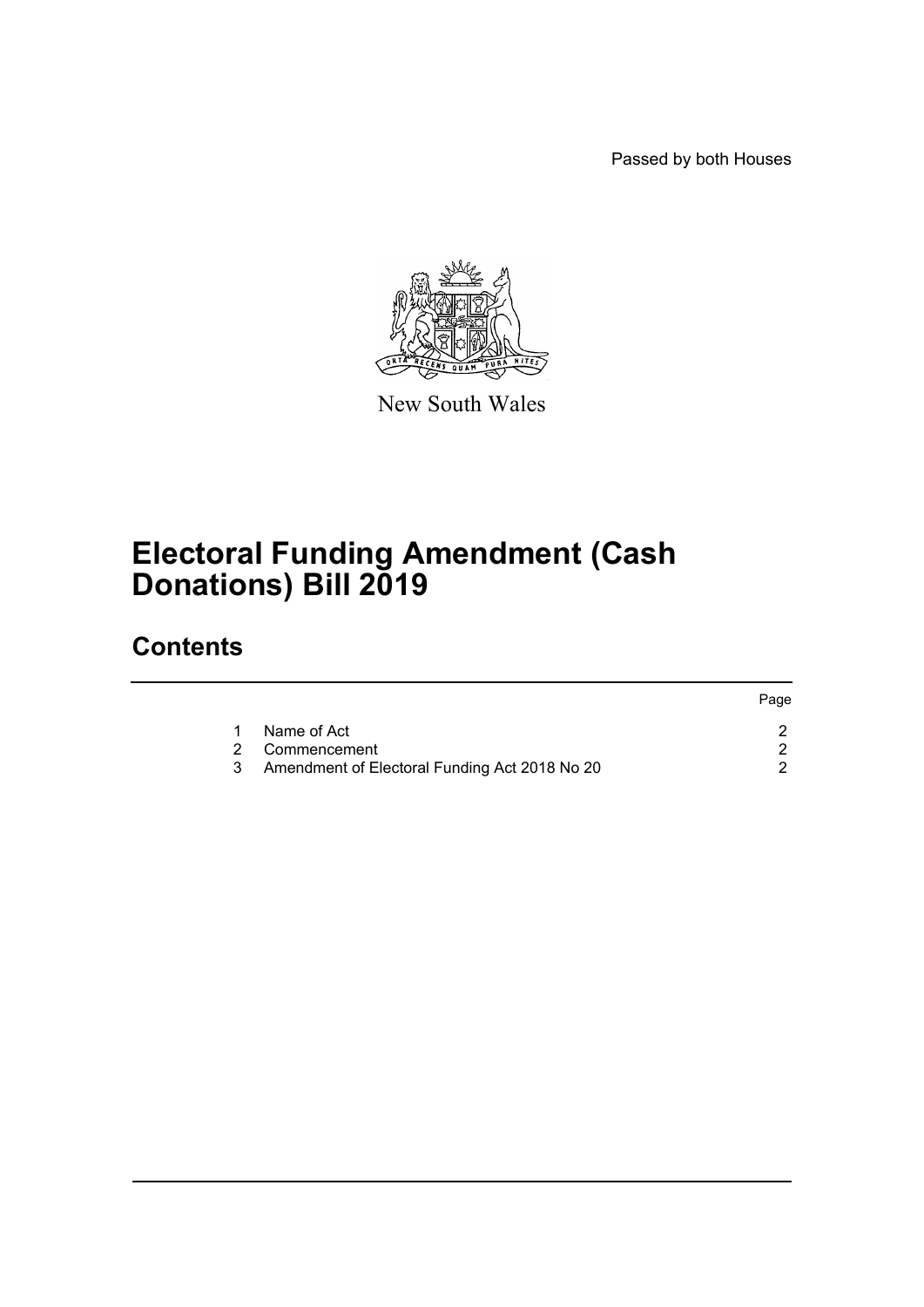*I certify that this PUBLIC BILL, which originated in the LEGISLATIVE COUNCIL, has finally passed the LEGISLATIVE COUNCIL and the LEGISLATIVE ASSEMBLY of NEW SOUTH WALES.*

*Legislative Council 2019* *Clerk of the Parliaments*



New South Wales

# **Electoral Funding Amendment (Cash Donations) Bill 2019**

Act No , 2019

An Act to amend the *Electoral Funding Act 2018* to prohibit the making or acceptance of political donations in cash that exceed the value of \$100.